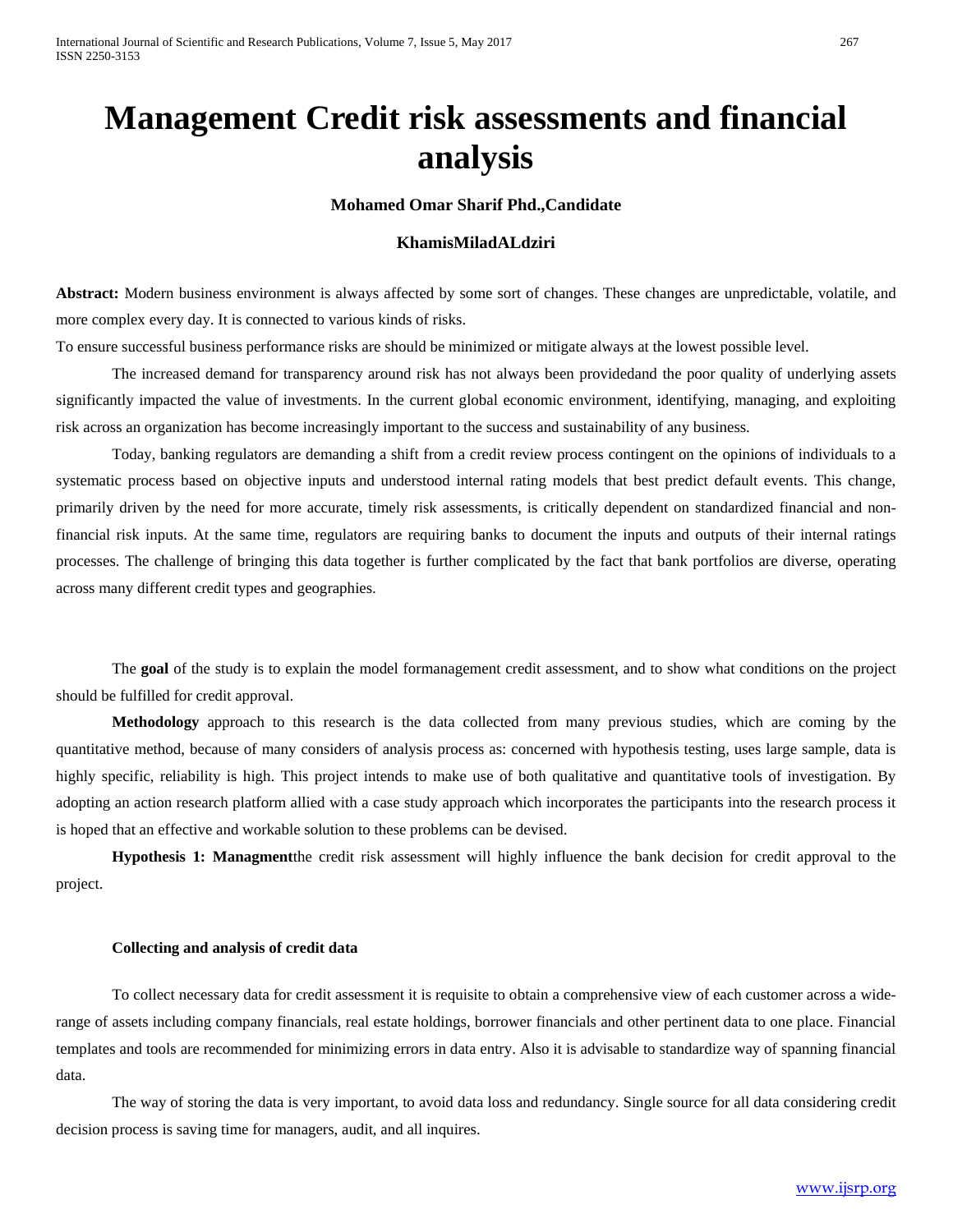International Journal of Scientific and Research Publications, Volume 7, Issue 5, May 2017 268 ISSN 2250-3153

For better decision making about lending, saving time and reduce complexity it is recommendable to use standardized credit risk scorecards which outline rating decisions. It has to be made structured risk management framework for easier evaluation and perform scenario analysis. Reports should be clear and understandable for analysts and senior management.

#### **The importance of accounting standards and reporting standards**

The process of preparing financial reports of transparency and integrity are more than just the application of accounting standards, which aims to provide consistency and comparability, and increase the possibility that members of boards of directors represent the interests of shareholders and owners of the company. Whereas countries all over the world still continue its efforts to develop economies, there is increased importance of following accounting standards and reporting standards of financial systems. Without these standards there is less ability of companies to attract various funds, due to the inability investors to evaluate the risks and rewards associated with these investments. Risk assessment as a job is not easy .

Proper standards of accounting and reporting helps to support accounting employability for responsibility, integrity and transparency, they also encourage the optimal use of resources, and working to attract capital more interest rates reasonable, as well as it supports their ability to organize projects and create new jobs, and help significantly on economic growth and the progress of democracy and economic reform. The proper accounting standards support efficient financial management, saluting the proper system of reporting is that provides vital information to creditors and equity investors, so as to create them to make investments safe and profitable.<sup>1</sup>

The making a choice of accounting standards is a matter for the state alone. However, companies that use accounting standards and reporting standards are not acceptable, and widely in the global capital markets will face higher transaction costs in access to capital and funding of these markets. Security problems may lead to capital development of private accountants to prepare financial reports so that they are better accepted by the investors. In this field have been achieved significant progress in the development of a set of international standards that can provide following instant credibility to a large part of the financial reporting system in any country.

The high quality of the financial reports depends on infrastructure assistance that works to ensure that the interpretation, translation and application of those standards in a precise way, and to identify issues and solve problems quickly, and include infrastructure:

the presence of high quality standards for the audit process

l

- necessity of a professional companies specialized and independent audit with the development of effective national control of quality
- necessity of meet the requirements of quality control of all aspects of the audit profession
- necessity of supervision of the Securities and Exchange Commission on accounting standard mode
- necessity of supervision of the Securities and Exchange Commission on the operations of translation, interpretation and application of the standard through a process of review and comment by the corporate finance department to contribute.<sup>2</sup>

<sup>&</sup>lt;sup>1</sup>Nobes, C, and Parker, R, "Comparative International Accounting", 7th, ed, Prentice Hall, London, 2002

 $2$  Saadani, Youssef, Zsofia Arvai, and Roberto Rocha, "A Review of Credit Guarantee Schemes in the Middle East and North Africa Region," Policy Research Working Paper 5612. World Bank, Washington, DC, 2011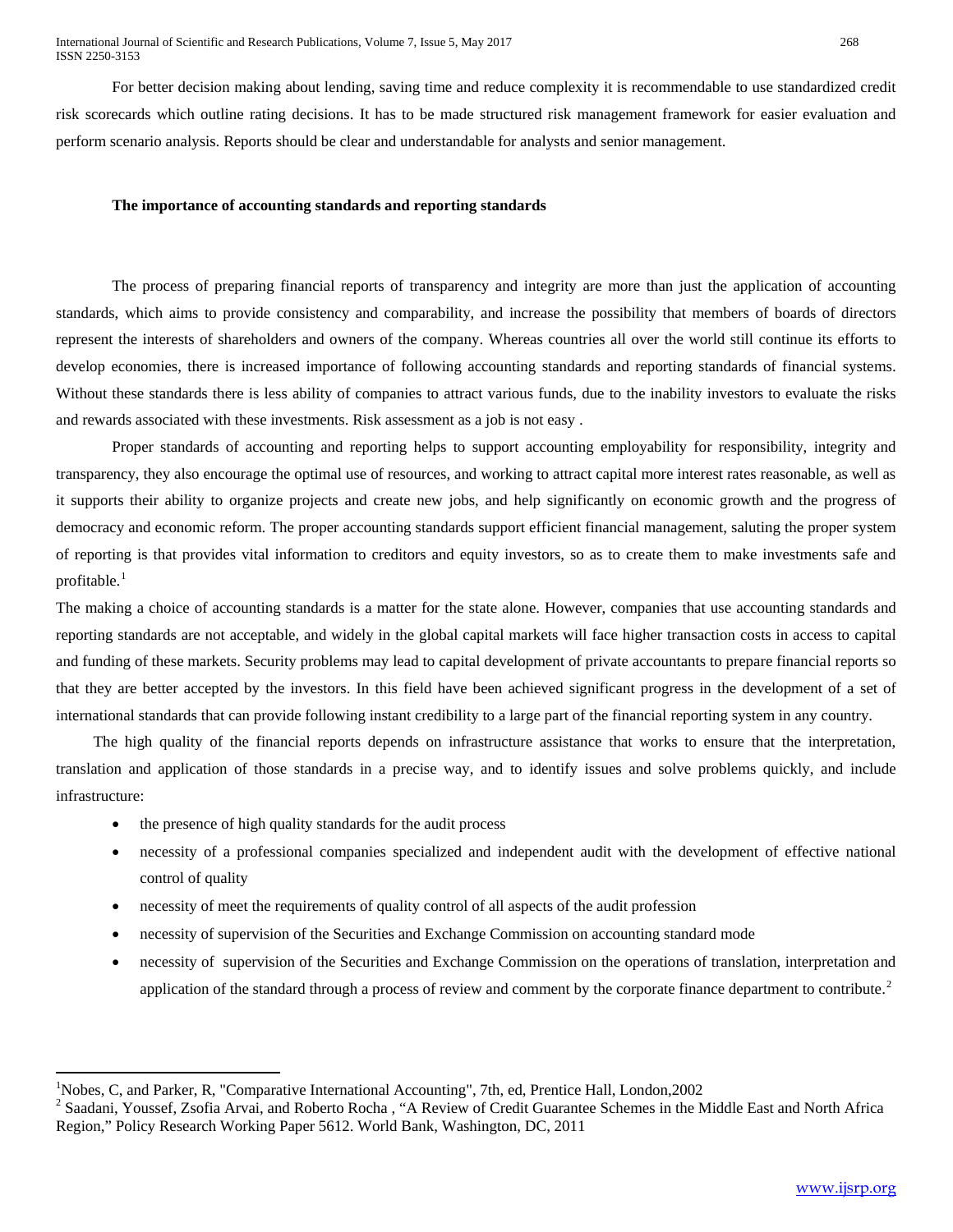## **Appropriate standards of information**

The accounting information must be characterized by appropriate feature, so as to increase its influence in the control the present and the internalization of the past to predict the future objectively make it easier for users to process that information and decision-making more accurate and highly efficient.

 As if that information was inappropriate, but in order to achieve the appropriate recipe for that information must be provided with the following specific characteristics:

- Predictive capacity: information must be characterized by their ability to predict the future and increase confidence, so as to avoid potential losses and to increase the accuracy of the reserves to be configured for the future to meet the potential decrease in assets or increase liabilities, or both of them
- The possibility to validate expectations: requires user accounting information be able to take advantage of cryptographic ability to validate past expectations on the one hand, and guided the prediction of regarding future prospects on the other hand, this helps the decision maker in the correct expectations, especially when preparing budgets and specifically cash budget for both sides of the payments and receipts because the capacity of the information in the correct expectations assist in the implementation of budgets for the various activities.
- The appropriate timeliness: one of the most important characteristics of accounting information to provide to its users in a timely manner to take advantage of them to take appropriate decisions to address the imbalance and deficiencies in a timely manner, with less effort and the lowest level of costs and losses.
- Trust in information: to be the accounting information that has enough to rely on and trust in, this requires attention to the principle of disclosure, objectivity and impartiality of that information to reassure decision makers of confidence in this information, as reflecting a true reflection of real financial position of the Corporation and represent the results of our work are the best representation.
- Accounting information to be presented is useful for users to be available properties listed and also to achieve this requires that the professional organizations follow the method depends on the participation of all interested parties the criteria and instructions from professionals and users, academics.<sup>3</sup>

## **The role of accounting information in performance assessment**

To evaluate the performance different definitions of the performance appraisal system is which you can stand at the level of efficiency of the actual performance of all activities and put in front of those responsible for the management of the unit detailed picture of the results of this performance and detection abreast of decisions to treat the negatives and correct course of action in order to enhance performance and increase productivity.

The accounting information has essential role in the performance appraisal system. The performance of any organization cannot be done only through the availability of information with high quality specify how or value achievement to be achieved, and the information one of the pillars in the processes control and performance assessment and decision-making from the user's perspective the internal and external, where the outputs of the performance appraisal process and constitute control inputs to the decision-making processes both internally and externally and be useful and positive decisions if adopted on high-quality information, good a decision requires accurate and good information.

l

<sup>&</sup>lt;sup>3</sup> http://www.isaca.org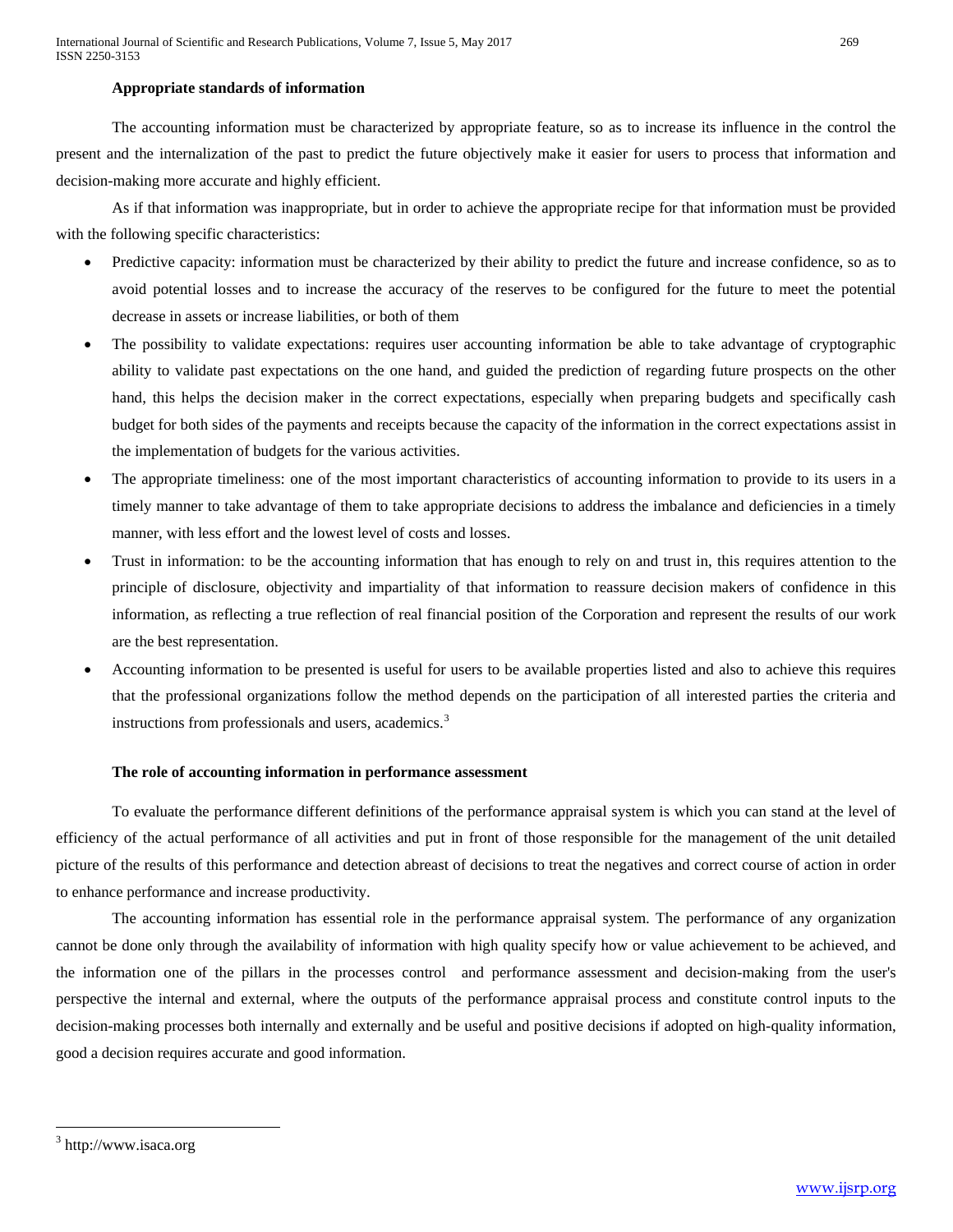Through the difference of definitions prior to the accounting information systems, it a group of components or elements of human and machine working together within the organization, according to the procedures and specific rules for compile and run data on financial transactions and non-financial in order to provide information that management of the organization in planning and control, as well as external parties in make appropriate economic decision.

#### **Risk assessment**

Risk assessment provides help to find out mechanism for identifying which risks represent potential opportunities and which could be pitfalls. Risk assessment gives organizations a clear view of variables to which they may be exposed, whether internal or external. Risk assessment process, helps management to better identify, evaluate, and exploit the right risks for their business, while maintaining the appropriate controls to ensure effective and efficient operations.

For risk assessments to yield meaningful results, certain key principles must be considered. A risk assessment should begin and end with specific business objectives that are anchored in key value drivers. These objectives provide the basis for measuring the impact and probability of risk ratings.

Risk assessment is a systematic process for identifying and evaluating events (i.e., possible risks and opportunities) that could affect the achievement of objectives, positively or negatively. Such events can be identified in the external environment (e.g., economic trends, regulatory landscape, and competition) and within an organization's internal environment (e.g., people, process, and infrastructure).<sup>4</sup>

While organizations have been conducting risk assessments for years, many still find it challenging to extract their real value. The linkage of risk assessment to drivers of shareholder value and key objectives has sometimes been lost. Risk assessments can be mandated by regulatory demands (Basel II) and focus on such processes as monitoring of client accounts, operational risk management, and internal control over financial reporting. Risk assessments can also be driven by an organization's own goals, such as business development, talent retention, and operational efficiency. Regardless of the scope or mandate, risk assessments must bring together the right parties to identify events that could affect the organization's ability to achieve its objectives, rate these risks, and determine adequate risk responses.

#### **Risk analysis**

Risk analysis in a broad sense is the act of identifying and analyzing risk factors and finding it root cause. Risk analysis on the other hand consists of: identification of hazard in an organization. Risk analysis can be divided into two broad methods; these methods can be qualitative and quantitative. The qualitative risk analysis method is made for improving an organizations attention toward potential problems and this can be assist through analyzing this type of risk. However, quantitative risk analysis is made so that assurance can be implemented and so that it can be allowed to develop cost which can be implemented as well. This quantitative risk analysis is the simplest one to use and more often than not many organizations use it.<sup>5</sup>

Qualitative risk analysis is very beneficial because it can help companies to identify lots of hidden risk as well as valuable resources which are sensitive to these risks. Qualitative risk analysis does not only provide safety measures to be implemented but also

ــ<br>4  ${}^{4}$ Bessis, J (2002). "Risk management in banking", John Wiley & Sons Ltd

<span id="page-3-0"></span><sup>5</sup> McNeil, A.J., Rüdiger Frey, Paul Embrechts, (2010), Quantitative Risk Management: Concepts, Techniques, and Tools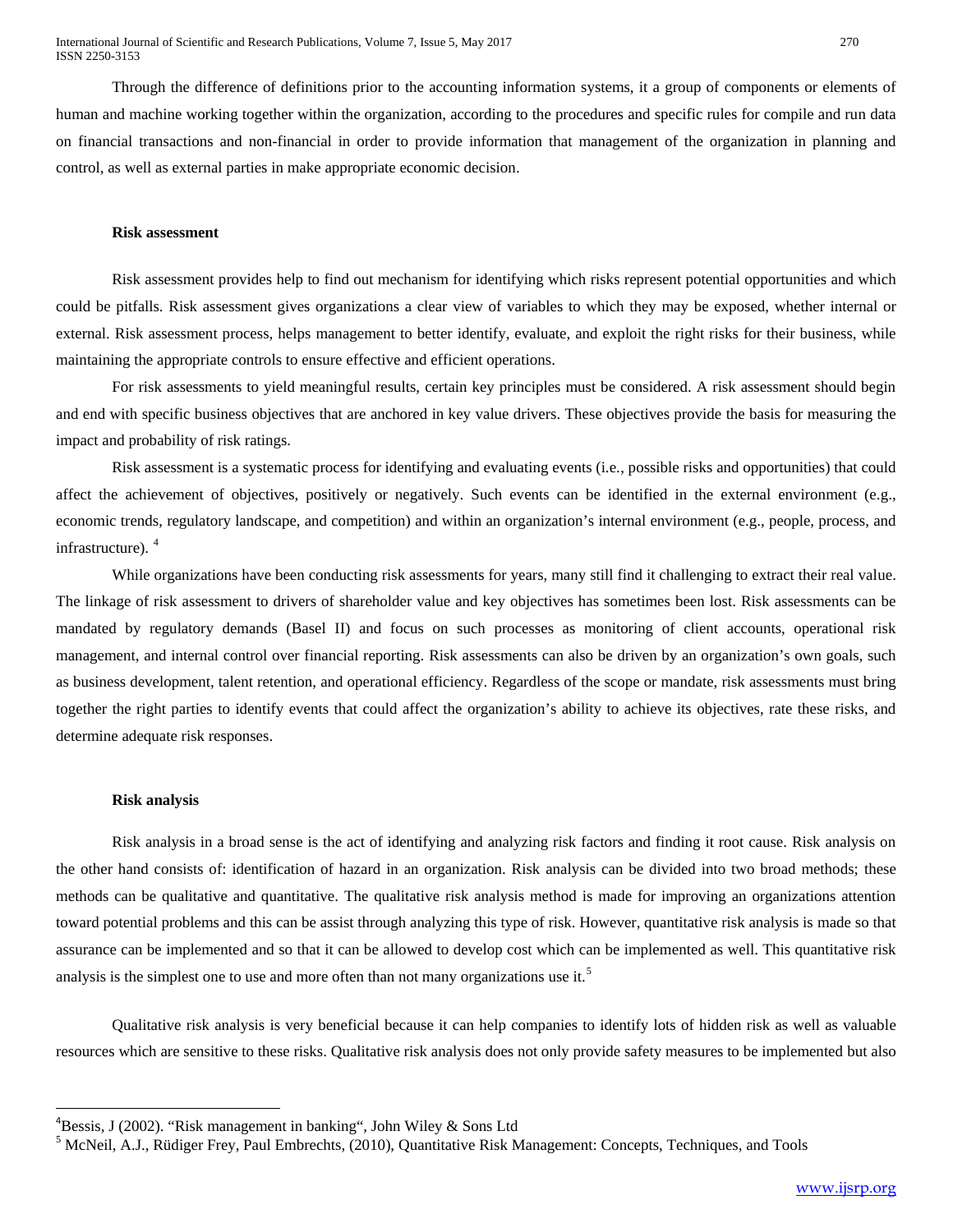provide to those that could be effective if they are implemented. It is the main aim of the qualitative risk analysis to gain a level which can protect risk in pleasant ways and one which can improve upon the awareness among most of the organizations.

The base of this analysis is often calculation bases and it is not very important to know the value or assets involve. The quantitative risk analysis more or less does the same things does by qualitative risk analysis, it is also able to easily identify cases which are safeguarded. Quantitative is base highly instinctive which uses metrics that requires a higher level of effect provided to it.Risk analysis requires identification and documentation of all risks. Having identified each of the risk activities relevant to practice, there is a need to list them in order of severity and frequency. This is a difficult process as one risk activity may carry a high severity factor but the likelihood of something going wrong may be remote.

Risk analysis results and management plans should be updated periodically. There are two primary reasons for this:

- to evaluate whether the previously selected security controls are still applicable and effective
- to evaluate the possible risk level changes in the business environment. For example, information risks are a good example of rapidly changing business environment.<sup>[6](#page-3-0)</sup>

# **Basel principles**

<span id="page-4-0"></span>l

The Basel Committee on Banking Supervision (BCBS) is a committee of banking supervisory authorities that was established by the central bank governors of the Group of Ten countries in 1974. It provides a forum for regular cooperation on banking supervisory matters. Its objective is to enhance understanding of key supervisory issues and improve the quality of banking supervision worldwide. The committee also frames guidelines and standards in different areas, among them, are the international standards on capital adequacy, the Core Principles for Effective Banking Supervision and the Principles for the Management of Credit Risk.

The Basel Committee recognizes that each bank's specific disclosures will vary in scope and content according to its level and type of activities. Therefore, it may not be necessary for a bank to provide all the disclosures discussed in the paper, if particular information is not material for an external assessment of the bank. Nevertheless, all banks are expected to provide sufficient, timely, and detailed information that allows market participants to make meaningful assessments of the bank's credit risk profile. Apart from providing best practices for credit risk disclosure, the paper also discusses related supervisory information needs and the types of information supervisors collect on credit risk.

Basel II, initially published in June 2004, was intended to create an international standard for banking regulators to control how much capital that banks need to put aside to guard against the types of financial and operational risks that banks (and the whole economy) face. Basel II Framework is based on a forward-looking approach that enables improvements and adjustments of time to time. This is to ensure that the Basel II framework may follow changes in the market and developments in management risk. The Basel II calculate capital requirements in accordance with the bank's risk profile, as well as providing incentives for improvement in

 $6$  Chapman, C, Ward.. S, (2007), Project Risk Management: Processes, Techniques and Insights, John Wiley & Sons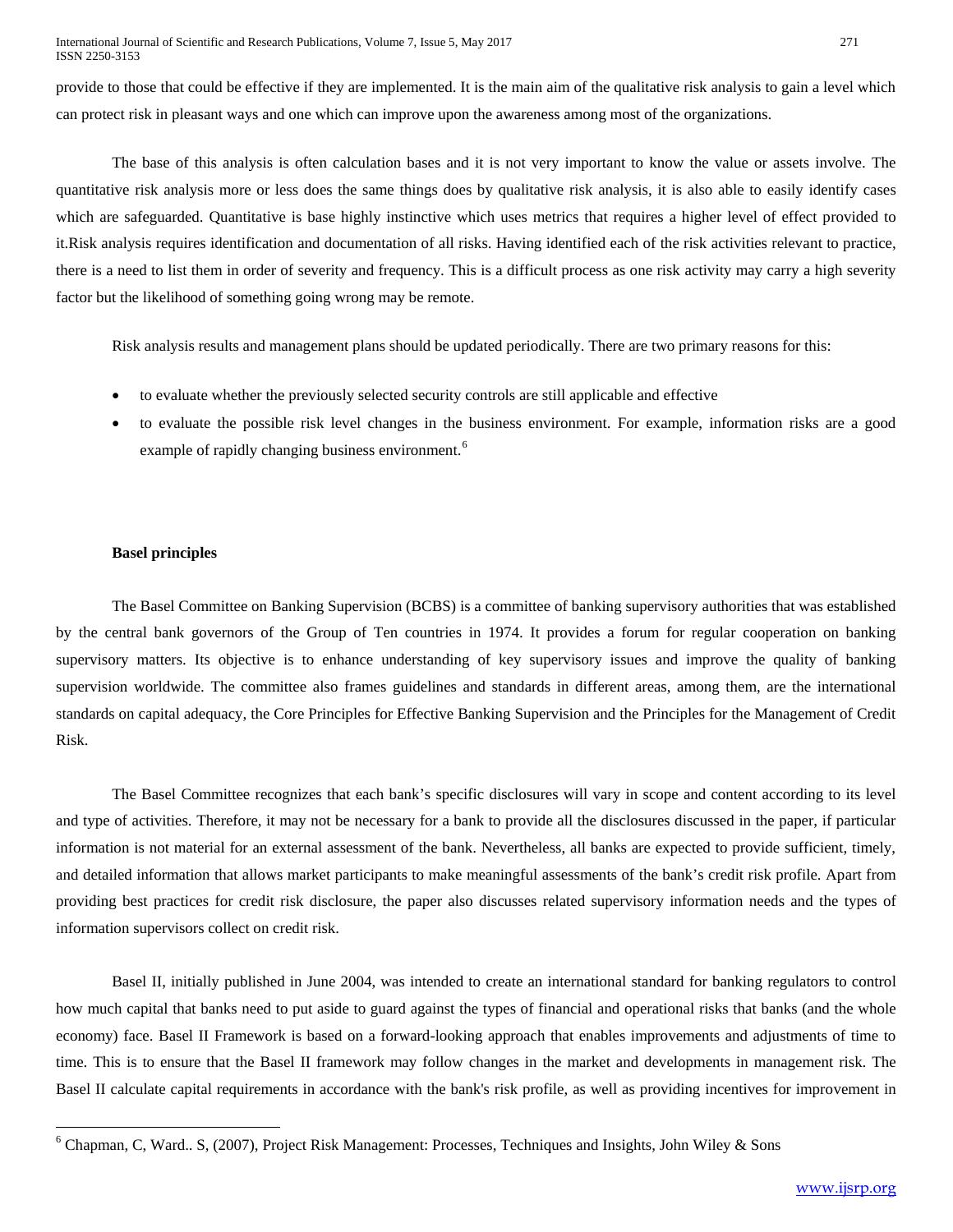the quality of risk management practices in banking. By using a variety of alternative approaches (approaches) to measure credit risk (credit risk), market risk (market risk) and operational risk (operational risk), then the result is the calculation of bank capital which is more sensitive to risk (risk sensitive capital allocation).

In Basel II, bank capital calculations are contained in Pillar 1 -Minimum Capital Requirement. Various alternative approaches basically can be grouped into two major groups, namely the standard approach applied to all banks (standardized models) and the model of developed internal business activities in accordance with the characteristics and risk profiles of individual banks (internal models) making it more sophisticated. In the Principles for the Management of Credit Risk published in July 1999, the Principle 10 also stated that bank should develop and utilize internal risk rating systems in managing credit risk. The rating system should be consistent with the nature, size and complexity of a bank's activities.

Internal risk ratings are an important tool in monitoring and controlling credit risk. With the use of internal rating system, it will allow more accurate determination of the overall characteristics of the credit portfolio, concentrations, credits problem, and the adequacy of loan loss reserves. Internal risk rating system categorizes credits into various classes ranging from satisfactory to unsatisfactory designed to take into account the gradations in risk.

The Basel Committee has identified the following five broad areas in which banks should provide comprehensive and accurate disclosures:

- Accounting policies and practices;
- Credit risk management;
- Credit exposures;
- Credit quality;
- Earnings.

## **Bank loans**

Modern economies depend on credit to finance all forms of activity, from large commercial credits to retail credit such as mortgages and credit cards. Managing credit and understanding associated risks are as important to consumers as they are to bankers and investors. Commercial banks have a great influence on the growth of a nation's economy. The profitability of commercial banks is largely attributed to the interest charged on loans they advance to their customers. If these loans are defaulted, banks face the risk of collapsing and the entire economy will be threatened. Banks use credit derivatives to protect themselves against credit risk arising from loan defaulters. Loan defaulting has been and continues to be a cause of financial distress in the banking sector locally as well as globally.  $7$ 

There are many reasons for giving and taking loans. The bank should have a detailed understanding of a loan's purpose in order to assess risk and be able to structure financing to the benefit of both the client and the bank. Loans that have a legitimate purpose in accordance with the policies of the bank serve to provide liquidity to the economy and financial support to the commercial and industrial sectors in support of economic growth. [8](#page-5-0)

Main reasons for bank's loans:

l

<span id="page-5-1"></span><span id="page-5-0"></span><sup>&</sup>lt;sup>7</sup> Diamond, D W and Dybvig, P H, 'Bank Runs, Deposit Insurance, and Liquidity', Journal of Political Economy, Vol. 91(3), June, 1983

 $8$  Bank of England, 'The Measurement of Liquidity', Notice toInstitutions Authorized under the Banking Act 1987, July, 1982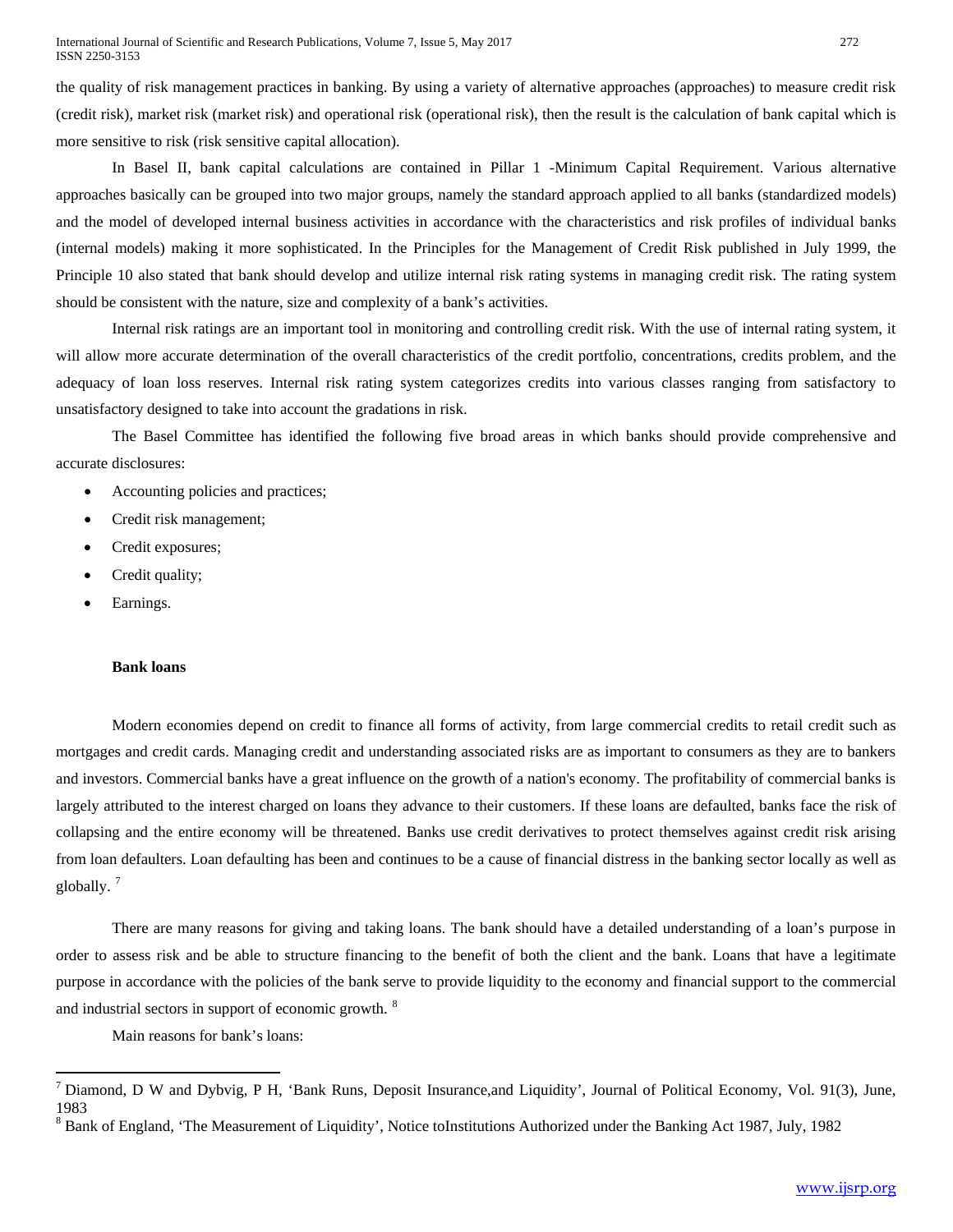- Support or expand the productive capacity of businesses
- Utilize domestic inputs and suppliers which help forge strong integration of the economy
- Create the potential for exports and the development of foreign exchange
- Support private sector development
- Support the development and growth of individual firms
- Maximize the opportunity for employment growth
- Reduce import dependency

## **Evaluation of credit risk**

Within the regulatory restrictions bank determines future borrowers, loan types, forms the loan portfolio and sets interest rates. In forming the bank's loan portfolio follows the general principles for investors: a combination of high-and fairly risky investments with less profitable but less risky, and areas of lending. An important component of credit and investment strategy of the bank is the interest strategy. Demand for credit is related to the ability of investors to invest in the real economy, with a level of profitability of other ways of investment (investments in foreign currency, securities), the purpose and conditions of the loan, the degree of risk.

If a positive decision on granting a loan agreement is signed. Pre-agreed amount of credit can be further adjusted by the parties. In case of early repayment or partial use of his bank by the borrower loses a part of interest income. Credit portfolio is under constant control of the bank. Payments of interest the bank loses income, with non-return of principal bank writes off bad loans at cost and has a loss on the loan agreement. To determine the amount of credit risk the probability of its occurrence based on statistical data are calculated possible outcome of the credit transaction. Given the known distribution of the results of the credit agreement, determined by the expected return and standard deviation of the mean income and projected its sum.

Ways to minimize credit risk is to diversify the loan portfolio, a preliminary analysis of the creditworthiness and solvency of the borrower, the application of methods to ensure repayment of the loan (for example, collateral, guarantees) the formation of reserves to cover possible losses on loans. Credit risk mitigation is one of the tasks of the bank credit portfolio management. Methods of assessing credit risk are determined by the relevant standards.

Credit risk can be predicted on the basis of the method "liquidation period", according to which the loan or lending model driven by a specific time interval and coincides with the maturity of the debt obligation, or with the time needed for final payment on it. In the event the borrower defaults credit losses are the difference between the potential losses in default on a loan (the amount owed at the time of default) and the present value of future net consideration (payment the borrower minus the cost of providing compensation).

Methodology of credit and investment bank's strategy includes definitions of basic principles.

- The first principle is determined by the need of effective governance of banks in the context of globalization, high financial risks and uncertainty.
- The second principle is the need to adapt international experience to the domestic banking system, the specificity of which is to "chronic" crisis of the financial system, the formation of the banking sector in a fragile state of the industry and the drop in production.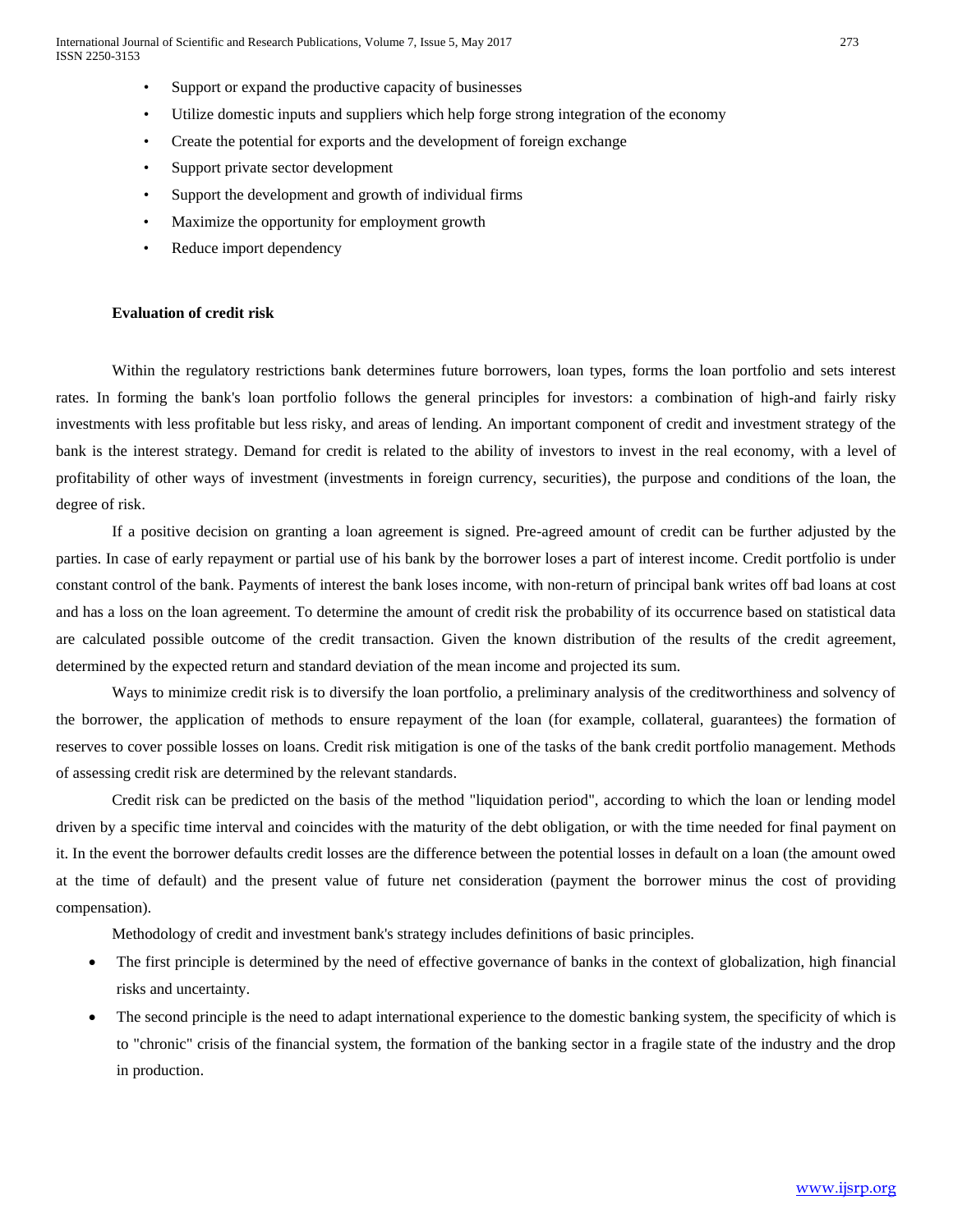Credit and lending operations are directly related and necessary to analyze the factors that determine the impact of the credit strategy of the bank. The basic principles of lending are the repayment, maturity, payment, security, targeted. It does not matter if the bank or the client acts as a lender. Credit components of the strategy are: the general rules for granting loans, loan classification, specific areas of credit strategy, quality control, credit committees. Banking power is measured by total funds available to the credit institution (intangible assets). This can be: skilled personnel loan officers; best forms and methods of credit, lending and investing experience, information technology in the field of lending.

Bank lending volumes are funds that the bank plans to invest in lending operations. In the development of credit and investment strategies of banks is the main task of understanding the global trends of social development and their role in this development. Mission -this is what the bank called and can carry over the entire period of its existence on the chosen path of activity; is what ultimately determines the bank's activities and distinguishes it from other financial institutions.

The basis of banking strategy is to predict the best alternatives for its development, the main factors of influence on the development strategy are uncertain, and profitability. Another factor in the credit and investment bank's strategy is to manage the interest rate mechanism. It needs to especially pay attention to inflation risk, which is divided on expected inflation risk and the risk of unexpected inflation (interest rate risk). It is therefore proposed to review the structure of interest rates using a linear model that takes into account the different types of risks through appropriate indices.

As part of the evaluation process, credit management also calls for determining the total credit line that will be extended to a given customer. Several factors are used as part of the credit management process to evaluate and qualify a customer for the receipt of some form of commercial credit. This includes gathering data on the potential customers' current financial condition, including the current credit score. The current ratio between income and outstanding financial obligations will also be taken into consideration.

It is well known that an inaccurate estimation of risk parameters leads to a loss of income that may arise from a lender and credited. In this case one party gains additional revenue equal to the sum of foregone profit partner of the credit transaction. Since the bank is always in a situation of a creditor (credit market) and credited (in the deposit market), the correct assignment rate of interest is a prerequisite for loss-free activity.

The revaluation process is complicated by the credit risk of loan default, which reduces the profitability of the bank. Bank deposit market is the subject of credit. The situation shows a mirror: the underestimation of a factor in the deposit rate the bank receives income and the revaluation-a loss. Based on assessment of the factors lending, we can conclude that the underestimation of the value of inflation in the credit interest rate, like the re-evaluation of its deposit rate to negatively affect the bank's activities.

A bank shall regularly analyze the structure and quality of its credit portfolio, including the assessment of concentration risk and residual risk, as well as assessment of future changes of this portfolio. The evaluation of credit rating continues to be an imprecise process. Over time, this approach needs to be standardized across institutions and across borrowers. In addition, its rating procedures need to be made compatible with rating systems elsewhere in the capital market. Credit losses, currently vaguely related to credit rating, need to be closely tracked. As in the bond market, credit pricing, credit rating and expected loss ought to be demonstrably closer. However, the industry currently does not have a sufficiently broad data base on which to perform the migration analysis that has been studied in the bond market.

The issue of optimal credit portfolio structure warrants further study. In short, analysis is needed to evaluate the diversification gains associated with careful portfolio design. At this time, banks appear to be too concentrated in idiosyncratic areas, and not sufficiently managing their credit concentrations by either industrial or geographic areas. Competent credit management seeks to not only protect the vendor from possible losses, but also protect the customer from creating more debt obligations that cannot be settled in a timely manner. Loans have become increasingly packaged for resale, meaning that an investor buys the loan (debt) from a bank or directly from a corporation. Bonds are debt instruments sold to investors for organizations such as companies, governments or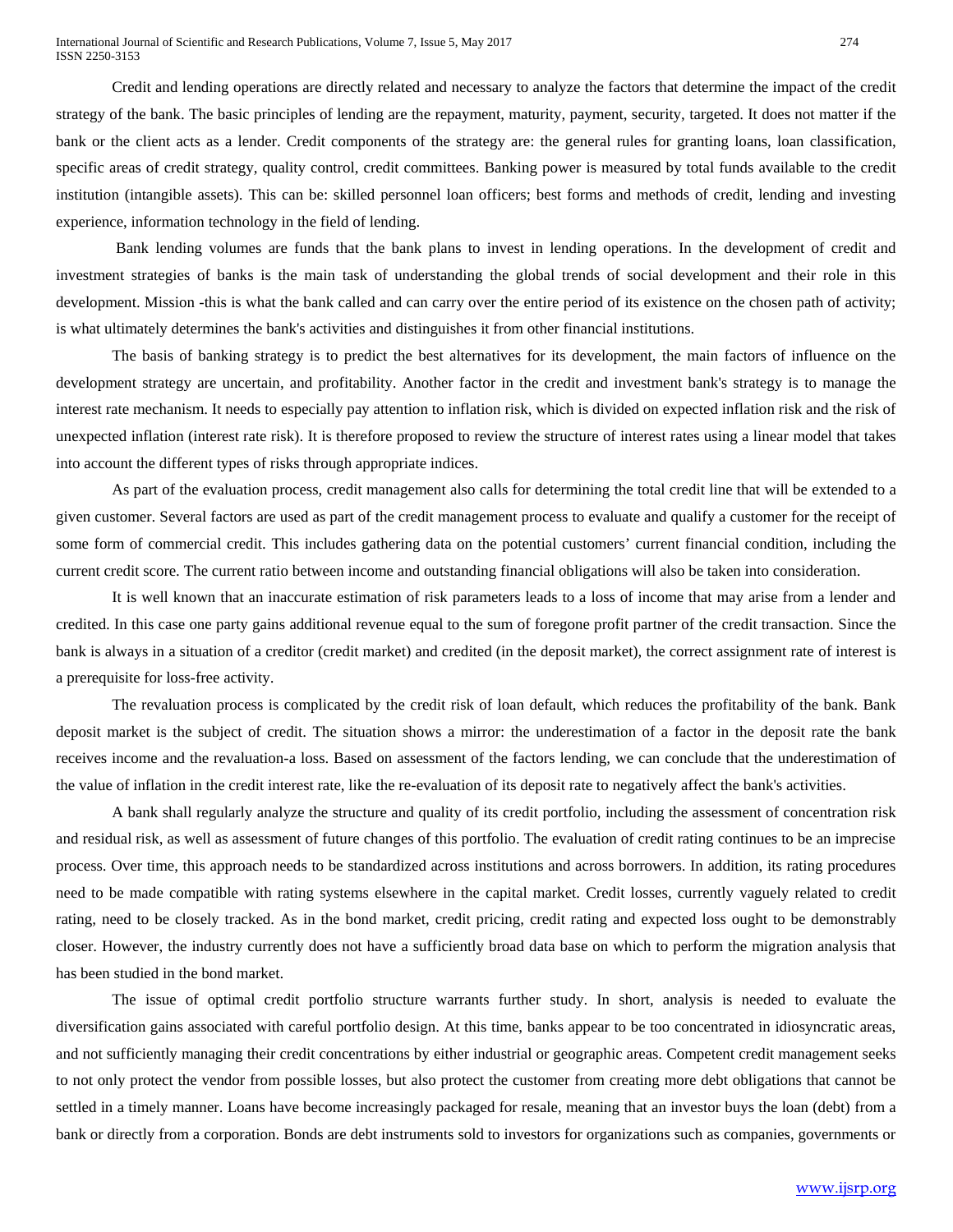charities. The investor can then hold the debt and collect the interest or sell the debt on a secondary market. Banks are the main facilitators of funding through the provision of credit, although private equity, mutual funds, hedge funds, and other organizations have become important as they invest in various forms of debt. Financial assets, known as investments, are financially managed with careful attention to financial risk management to control financial risk. Financial instruments allow many forms of securitized assets to be traded on securities exchanges such as stock exchanges, including debt such as bonds as well as equity in publicly traded corporations.

Credit management analysis is the process of determining the operating and financial characteristics of the firm from accounting data, profit and loss account and balance sheet. The goal of rush analysis is to determine the efficiency and performance of the firms' management as reflected in the financial records and reports. The financial analysis is a starting point for making plans before using any sophisticated, forecasting and planning procedure. Hence the main objective of financial analysis is to make a detailed study about the cause and effect of the profitability and financial condition of the firm.

Financial statements generally refer to four basic statements the income statements, the balance sheet, the statement of retained earnings and the sources and uses of funds statements. The financial statements, taken together, give the accounting picture of the firms operations and financial position. Sound financial health of a bank is the guarantee not only to its depositors but is equally significant for the shareholders, employees and whole economy as well. As a sequel to this maxim, efforts have been made from time to time, to measure the financial position of each bank and manage it efficiently and effectively.

Financial performance analyses assess the banks' profitability, solvency, liquidity and stability. Profitability is its ability to earn income and sustain growth in both short-term and long-term. A company's degree of profitability is usually based on the income statement. Solvency is its ability to pay its obligation to creditors and third parties in the long term. Liquidity is its ability to maintain positive cash flow, while satisfying immediate obligations. Stability is the firm's ability to remain in business in the long run, without having to sustain significant losses in the conduct of its business. Assessing a company's stability requires the use of both the income statement and the balance sheet.

#### **Assessment of credit risk management**

The independent risk management assessment function shall ensurethat the credit granting function is being properly managed and that credit exposures are consistent with official standards and the internal limits of the supervised entitythat the management information systems provide correct and adequate data on the supervised entity's aggregate credit exposures and changes in these over timethat internal controls have been designed in such a way that exceptions to policies, procedures and limits are reported in a timely manner to the appropriate level of management for actionthat the supervised entity has adopted procedures for changing over to more frequent customer monitoring in case of impaired payment capacity as well as procedures for managing problem credits.The independent risk management assessment function shall report directly to the board of directors and senior management.

Assessing credit risk requires us to model the probability of a counterpartydefaulting in full, or in part, on its obligation. We can picture the credit decision in terms of the basic risk management model. This involves a decision either

- to extend credit, which provides a reward but entails a risk,
- or to refuse credit.

The requirement is to balance the gain from taking the credit risk by extending credit against the potential loss. In the decision problem the alternative is to refuse credit and not obtain any reward. The credit risk decision facing a firm relates to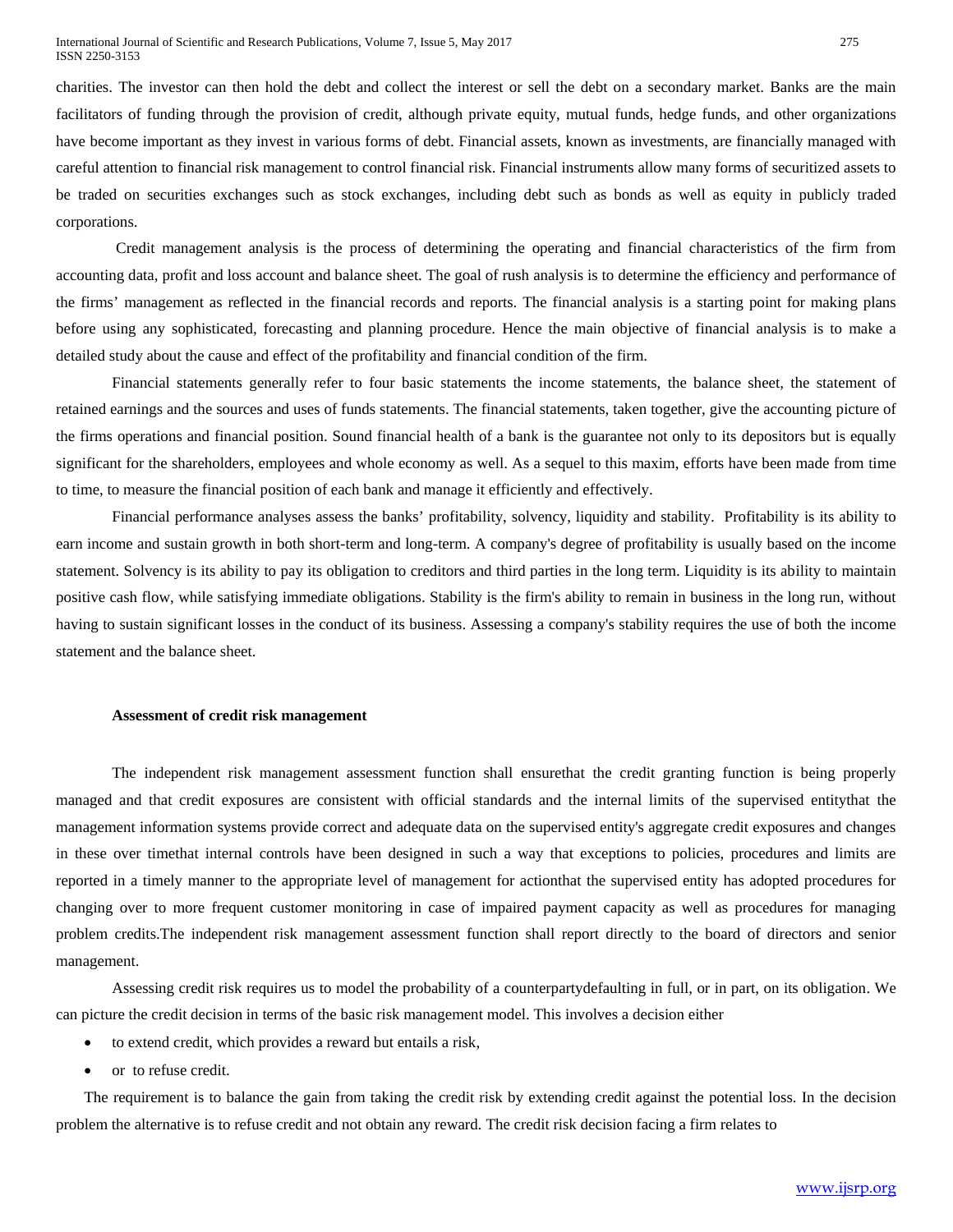International Journal of Scientific and Research Publications, Volume 7, Issue 5, May 2017 276 ISSN 2250-3153

- the gain if no default happens against
- the potential loss from extending credit based on the likelihood that default takes place and the amount that is lost if default occurs.

There are only two possible outcomes: the credit performs according to expectations or the credit defaults. If the credit defaults the cost to the credit manager will be the cost or the replacement value for what has not been provided.

For instance, in deciding whether to provide trade credit a firm faces a decision as to which applications to proceed with; what limit to set on the amount of credit extended and whether this needs to be modified over time; what action should be taken if there is a delay in repayment; and, which counterparties should be actively solicited for business.

Although the nature of the credit analysis decision can be readily described, the steps required to effectively manage the process are more complicated. In essence, the problem relates to the risk that counterparties will not honor their obligations when the moment comes for them to perform under their contract. Determining which counterparty may default is the art of credit risk management. Different approaches use judgment, deterministic,or relationship models, or make use of statistical modeling in order to classify credit quality and predict likely default frequency.

#### **Financing the large scale project**

Project finance is a term used to describe the financing of any large capital investment that involves a longer time horizon with long run benefits. A significant part of project finance is arranged through credit. Usually projects are funded through a mix of debt and equity because it is nearly impossible for the promoters to raise sufficient equity for large projects. Project finance is different from other types of financing. Project financing is mainly of two types: non-recourse and limited recourse. A financial appraisal of any project finance has three main stages — cash flow forecasts, estimation of the economic worth of the project, and assessing the creditworthiness of the project. The project credit risk mitigants differ depending upon the project in hand in an ideal situation all risks arising from the project study should be covered.<sup>[9](#page-5-1)</sup>

Projects like power plants, toll roads or airports share a number of characteristics that make their financing particularly challenging.

- First, they require large indivisible investments in a single-purpose asset. In most industrial sectors where project finance is used, such as oil and gas and petrochemicals, over 50% of the total value of projects consists of investments exceeding \$1 billion.
- Second, projects usually undergo two main phases (construction and operation) characterized by quite different risks and cash flow patterns. Most of the capital expenditures are concentrated in the initial construction phase, with revenues instead starting to accrue only after the project has begun operation.
- Third, the success of large projects depends on the joint effort of several related parties so that coordination failures, conflicts of interest and free-riding of any project participant can have significant costs. Moreover, managers have

<span id="page-9-0"></span> <sup>9</sup>  $^9$ Cooper, D., Grey, S., Raymond, G., and Walker, P., (2005). Project Risk Management Guidelines: Managing Risk in Large Projects and Complex Procurements.Chichester: John Wiley & Sons, Ltd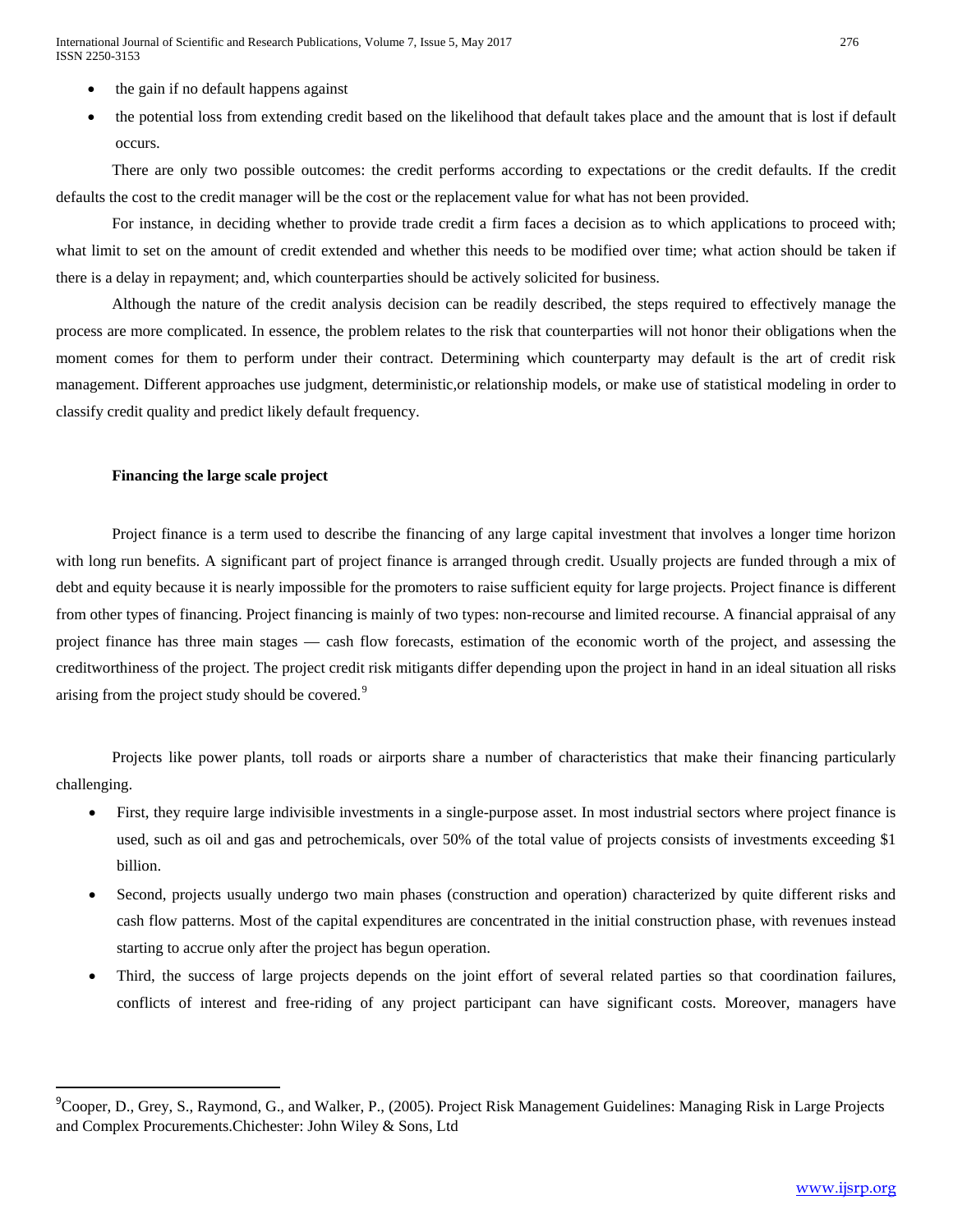substantial discretion in allocating the usually large free cash flows generated by the project operation, which can potentially lead to opportunistic behavior and inefficient investments.<sup>[10](#page-9-0)</sup>

# **Constructing the project cost model**

The project cost model includes all capital and operating costs associated with the project and also includes a costing for all the risks associated with project.

Key characteristics of the project cost model

- Expressed as the net present value (NPV) of a projected cash flow based on an appropriate discount rate for the public sector
- Based on the costs for the most recent, similar, public sector project, or a best estimate
- Costs expressed as nominal costs
- Depreciation not included, as it is a cash-flow model.

# **Step 1: Provide a technical definition of the project**

What norms and standards will be applied in the project? What maintenance cycles are expected?

## **Step 2: Calculate direct costs**

Direct costs are those that can be allocated to a particular service. These costs must be based on the most recent public sector project to deliver similar infrastructure or services (including any foreseeable efficiencies, for example regular life-cycle maintenance), or a best estimate where there is no recent comparable public sector project.

- Capital costs-Direct capital costs are specifically associated with the delivery of new services, including, but not limited to, the costs of design, land and development, raw materials, construction, and plant and equipment (including IT infrastructure). Direct capital costs should also account for the projects' labor, management and training costs, including financial, legal, procurement, technical and project management services. It is also important to include the costs of replacing assets over time.
- Maintenance costs-Direct maintenance costs will include the costs over the full project cycle of maintaining the assets in the condition required to deliver the specified outputs, and may include the costs of raw materials, tools and equipment, and labor associated with maintenance. The level of maintenance assumed must be consistent with the capital costs and the operating cost forecasts.
- Operating costs-Direct operating costs are associated with the daily functioning of the service and will include full costs of staff (including wages and salaries, employee benefits, accruing pension liabilities, contributions to insurance, training and development, annual leave, travel and any expected redundancy costs), raw materials and consumables, direct management and insurance.

## **Step 3: Identify indirect costs**

The project's indirect costs are a portion of the institution's overhead costs, and will include the costs of: senior management's time and effort, personnel, accounting, billing, legal services, rent, communications and other institutional resources used by the project. The portion can be determined by using an appropriate method of allocation, including but not limited to:

<sup>&</sup>lt;sup>10</sup>Cooper, D., Grey, S., Raymond, G., and Walker, P., (2005). Project Risk Management Guidelines: Managing Risk in Large Projects and Complex Procurements.Chichester: John Wiley & Sons, Ltd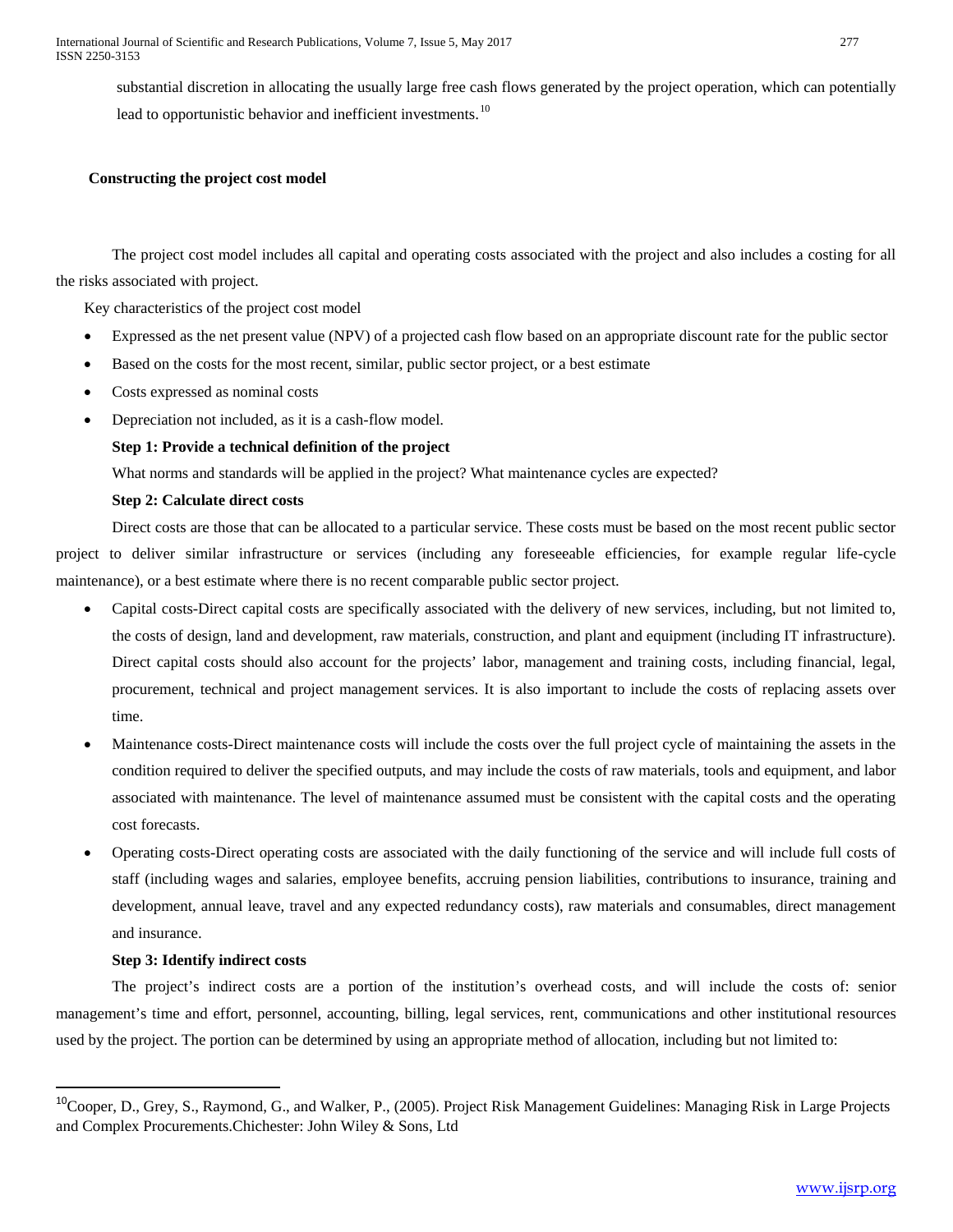- number of project employees to total institutional employees for personnel costs
- project costs to total institutional costs for accounting costs
- number of project customers to total institutional customers for billing costs.

#### **Step 4: Identify any revenue**

The total cost of delivering the service should be offset by any revenues that may be collected.

Project revenue may be generated where:

- users pay for the service or a part thereof
- the use of the institution's assets generates revenue
- service capacity exists above the institution's requirement
- the institution allows third parties to use the service.

Any revenue collected must reflect the institution's ability to invoice and collect revenue.

#### **Step 5: Explain assumptions**

Explain in detail all assumptions the model makes about the inflation rate, the discount rate, depreciation, treatment of assets, available budget(s), and the government's Medium-Term Expenditure Framework (MTEF).

- Inflation-The model should be developed using nominal values. In other words, all costs should be expressed with the effects of expected future inflation included. Nominal figures reflect the true nature of costs, as not all costs are inflated at the same rates. This also allows for easy comparison with the institution's budget, which is expressed using nominal values.
- The discount rate-For practical purposes the discount rate is assumed to be the same as the risk-adjusted cost of capital to government.
- Depreciation-Since the PROJECT FINANCIAL MODEL is calculated on cash flow, not on accrual, non-cash items such as depreciation should not be included.

#### **Project financial model**

In conventional public sector procurement, risk is the potential for additional costs above the project cost model. Historically, conventional public sector procurement has tended not to take risk into account adequately. Budgets for major procurement projects have been prone to optimism bias – a tendency to budget for the best possible (often lowest cost) outcome rather than the most likely. This has led to frequent cost overruns. Optimism bias has also meant that inaccurate prices have been used to assess options. Using biased price information early in the budget process can result in real economic costs resulting from an inefficient allocation of resources.

Much of the public sector does not use commercial insurers, nor does it self-insure (through a captive insurance company). Commercial insurance would not provide value for money for government, because the size and range of its business is so large that it does not need to spread its risk, and the value of claims is unlikely to exceed its premium payments. However, government still bears the costs arising from uninsured risks and there are many examples of projects where the public sector has been poor at managing insurable (but uninsured) risk.

### **Step 1: Identify the risks**

Explore each risk category in detail. It is important to identify and evaluate all material risks. Even if a risk is unquantifiable, it should be included in the list. When identifying risks by referring to an established list, there is the possibility that in the list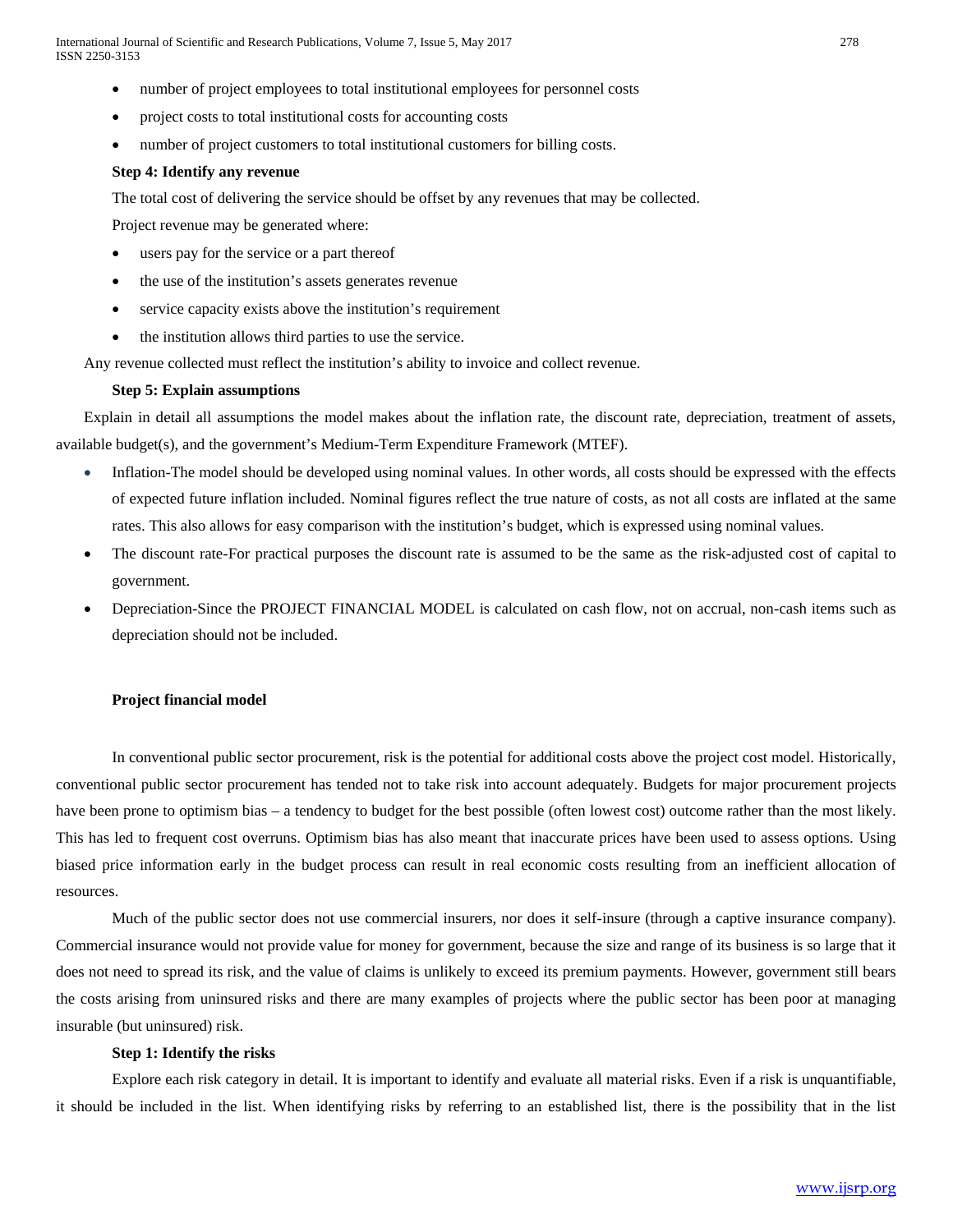International Journal of Scientific and Research Publications, Volume 7, Issue 5, May 2017 279 ISSN 2250-3153

generated for the project, a risk not listed may have been left out by mistake (as opposed to simply not being a risk for this specific project).

It may be difficult to compile a comprehensive and accurate list of all the types of risks. The following can be helpful sources of information:

- similar projects (information can be gathered from the original bid documents, risk matrices, audits and project evaluation reports)
- specialist advisors with particular expertise in particular sectors or disciplines.

# **Step 2: Identify the impacts of each risk**

The impacts of a risk may be influenced by:

- **Effect:** If a risk occurs, its effect on the project may result, for example, in an increase in costs, a reduction in revenues, or in a delay, which in turn may also have cost implications.The severity of the effect of the risk also plays a role in the financial impact.
- **Timing:** Different risks may affect the project at different times in the life of the project. For example construction risk will generally affect the project in the early stages. The effect of inflation must also be borne in mind.

It is essential to specify all the direct impacts for each category of risk. For example, construction risk is a broad risk category, but there could be four direct impacts, or sub-risks:

- cost of raw material is higher than assumed
- cost of labor is higher than assumed
- delay in construction results in increased construction costs
- delay in construction results in increased costs as an interim solution needs to be found while construction is not complete.

## **Step 3: Estimate the likelihood of the risks occurring**

Estimating probabilities is not an exact science, and assumptions have to be made. Ensure that assumptions are reasonable and fully documented, as they may be open to being challenged in the procurement process or be subject to an audit. There are some risks whose probability is low, but the risk cannot be dismissed as negligible because the impact will be high (for example the collapse of a bridge). In this case a small change in the assumed probability can have a major effect on the expected value of the risks. If there is doubt about making meaningful estimates of probability, it is best practice to itemize the risk using a subjective estimate of probability rather than to ignore it. Institutions should also be prepared to revisit initial estimates, if they learn something new that affects the initial estimate. Together with estimating the probability of a risk occurring, it is also necessary to estimate whether the probability is likely to change over the term of the project.

## **Step 4: Estimate the cost of each risk**

- Estimate the cost of each sub-risk individually by multiplying the cost and the likelihood.
- Assess the timing of each sub-risk.
- Cost the sub-risk for each period of the project term.
- Construct a nominal cash flow for each risk to arrive at its net present value.

## **Step 5: Identify strategies for mitigating the risks**

A risk can be mitigated either by changing the circumstance under which the risk can occur or by providing insurance for it. Indicate what the risk mitigation strategy for dealing with each particular risk will be, and the attendant cost of such mitigation. This is the most important part of the risk assessment and should identify specific steps taken or to be taken to mitigate risks.

## **Step 6: Construct the risk-adjusted project cost model**

Once costs have been established for all identified risks, the base project cost model must be risk-adjusted. This is done using the following simple formula: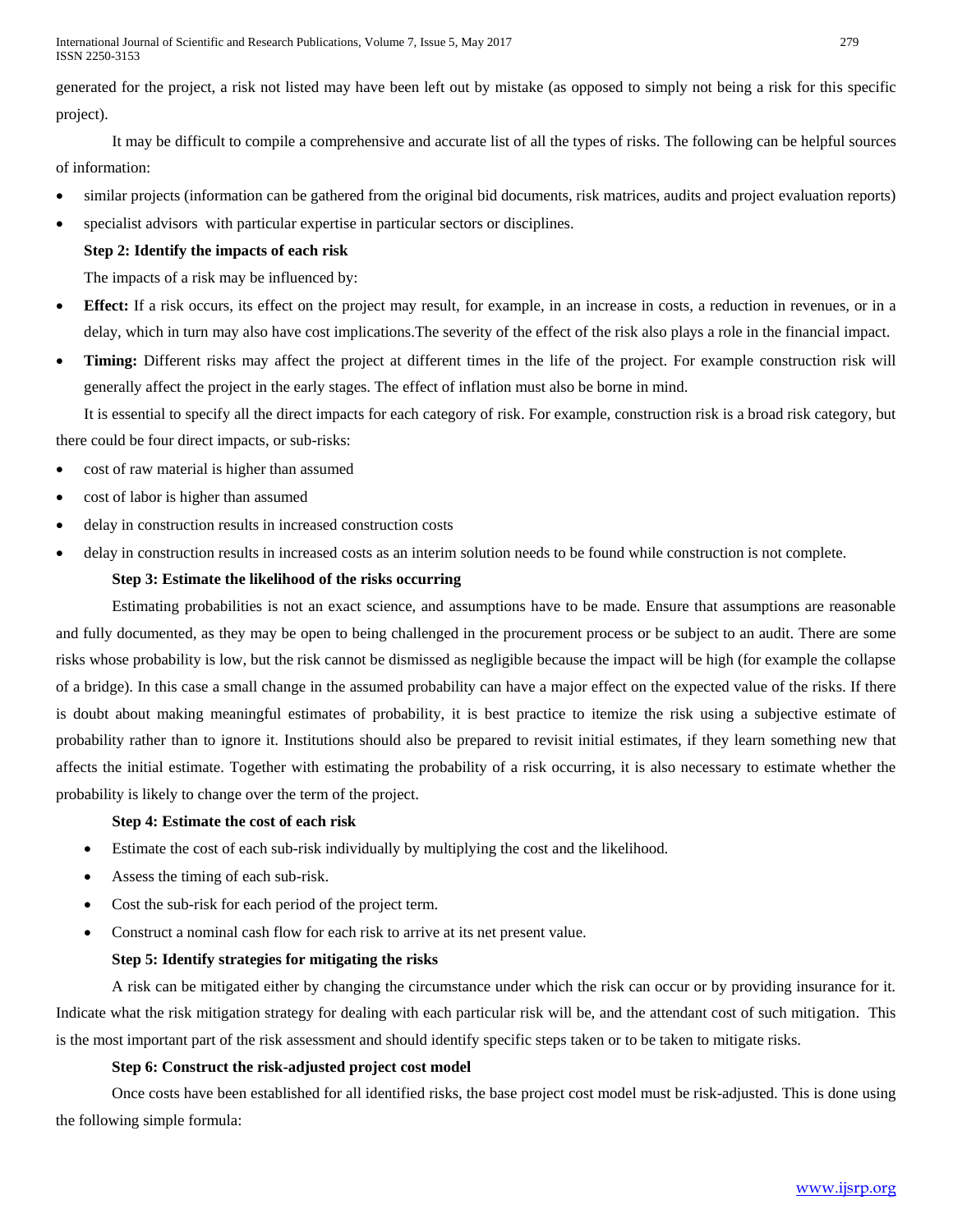#### **Risk-adjusted cost= Base cost+ Risk**

#### **Step 7: Preliminary analysis to test affordability**

As a preliminary assessment of the project's affordability, compare the risk-adjusted project cost model with the institution's budget for the project as estimated during the solution options analysis. If the project looks unaffordable by a wide margin, it may be necessary to revisit the options analysis.

#### **Conclution**

A cost-benefit analysis is a common type of business decision-making tool that involves quantitative reasoning. In a cost benefit analysis, managers decide the best course of action out of two or more possible courses of action by attributing values to the expected benefits of different courses of action and comparing those values. For example, if a company is trying to decide whether to spend its money on launching a new product or spending more toward advertising current products, it might conduct a cost-benefit analysis to estimate how much profit it could expect from each course of action and then choose the course that is expected to produce more profit.

A cost benefit analysis is used to evaluate the total anticipated cost of a project compared to the total expected benefits in order to determine whether the proposed implementation is worthwhile for a company or project team. If the results of this comparative evaluation method suggest that the overall benefits associated with a proposed action outweigh the incurred costs, then a business or project manager will most likely choose to follow through with the implementation.

Generally speaking, a cost-benefit analysis has three parts. First, all potential costs that will be incurred by implementing a proposed action must be identified. Second, one must record all anticipated benefits associated with the potential action. And finally, subtract all identified costs from the expected benefits to determine whether the positive benefits outweigh the negative costs.

- **Identifying Costs** The first step is to identify and quantify all costs associated with a proposed action. In order to successfully identify all potential costs of a project, one must follow the subsequent steps.
	- $\checkmark$  Make a list of all monetary costs that will be incurred upon implementation and throughout the life of the project. These include start-up fees, licenses, production materials, payroll expenses, user acceptance processes, training, and travel expenses, among others.
	- $\checkmark$  Make a list of all non-monetary costs that are likely to be absorbed. These include time, lost production on other tasks, imperfect processes, potential risks, market saturation or penetration uncertainties, and influences on one's reputation.
	- $\checkmark$  Assign monetary values to the costs identified in steps one and two. To ensure equality across time, monetary values are stated in present value terms. If realistic cost values cannot be readily evaluated, consult with market trends and industry surveys for comparable implementation costs in similar businesses.
	- $\checkmark$  Add all anticipated costs together to get a total costs value.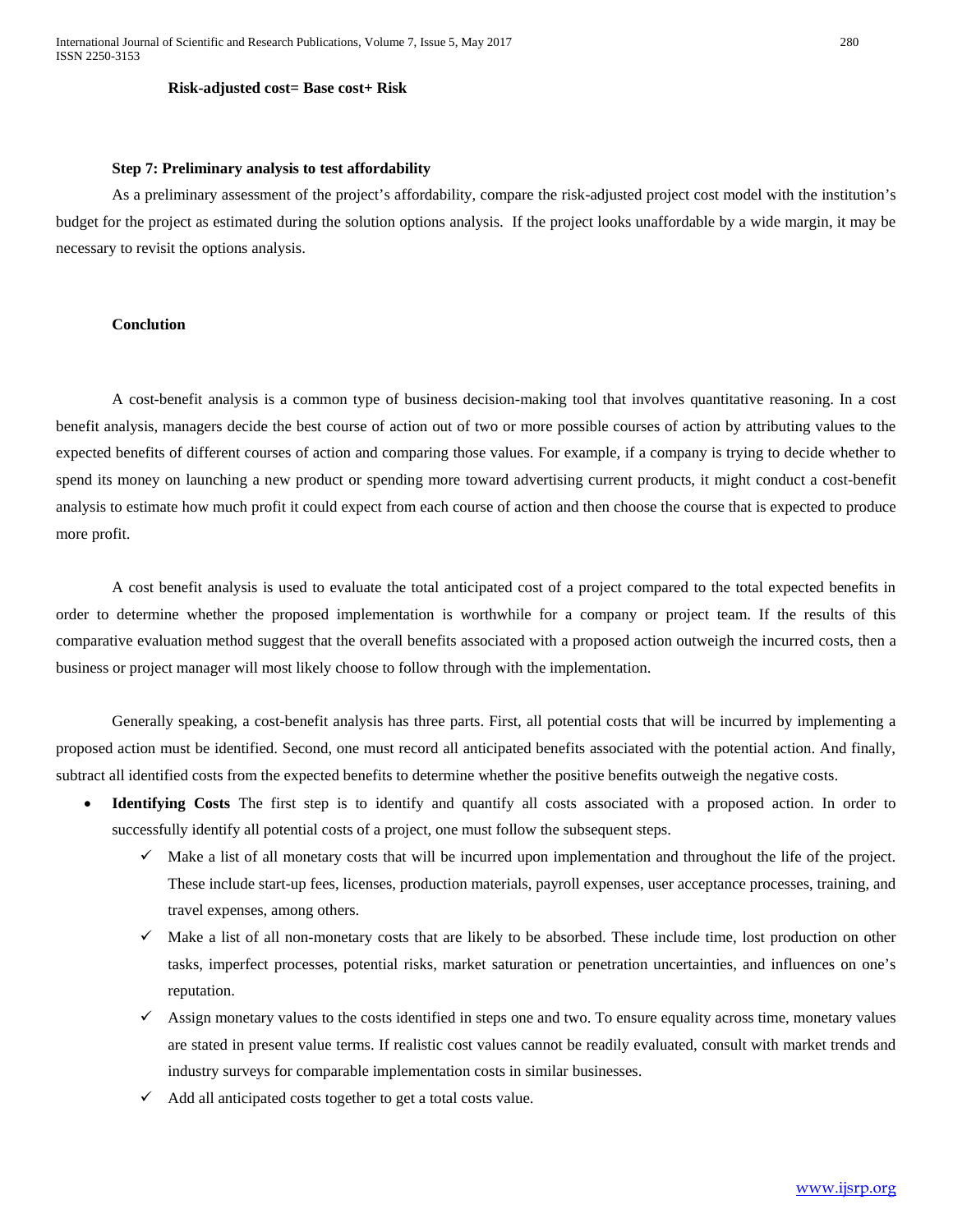- **Identifying Benefits** The next step is to identify and quantify all benefits anticipated as a result of successful implementation of the proposed action. To do so, complete the following steps.
	- $\checkmark$  Make a list of all monetary benefits that will be experienced upon implementation and thereafter. These benefits include direct profits from products and/or services, increased contributions from investors, decreased production costs due to improved and standardized processes, and increased production capabilities, among others.
	- Make a list of all non-monetary benefit that one is likely to experience. These include decreased production times, increased reliability and durability, greater customer base, greater market saturation, greater customer satisfaction, and improved company or project reputation, among others.
	- Assign monetary values to the benefits identified in steps one and two. Be sure to state these monetary values in present value terms as well.
	- Add all anticipated benefits together to get a total benefits value.
- **Evaluate Costs and Benefits** The final step when creating a cost benefit analysis is to weigh the costs and benefits to determine if the proposed action is worthwhile. To properly do so, follow the subsequent steps.
	- $\checkmark$  Compare the total costs and total benefits values. If the total costs are much greater than the total benefits, one can conclude that the project is not a worthwhile investment of company time and resources.
	- If total costs and total benefits are roughly equal to one another, it is best to reevaluate the costs and benefits identified and revise the cost benefit analysis. Often times, items are missed or [incorrectly quantified,](http://www.brighthubpm.com/project-planning/55091-use-project-cost-estimating-techniques-in-projects/) which are common errors in a cost benefit analysis.
	- $\checkmark$  If the total benefits are much greater than the total costs, one can conclude that the proposed action is potentially a worthwhile investment and should be further evaluated as a realistic opportunity.

# **Literature**

- Basel Committee on Banking Supervision, Sound credit risk assessment and valuation for loans,Basel, 2006
- Brown, K, Moles, P.,Credit Risk Credit Risk Management ,Edinburgh Business School, Edinburgh,2012
- Acharya, Viral V., and Lasse Pedersen, Asset pricing with liquidity risk, Journal of Financial Economics, 2005
- Allen, F. and Santomero, A. "The Theory of Financial Intermediation," Journal of Banking and Finance, 1997
- Altman, E. "Valuation, Loss Reserves and the Pricing of Corporate Bank Loans," Journal of Commercial Bank Lending, 1993.
- Arif, A.; Nauman, A., Liquidity risk and performance of banking system, The Journal of Financial Regulation and Compliance20, 2012
- Aspachs, O. E. Nier, M. Tiesset., "Liquidity, Banking Regulation and the Macroeconomy", 2005
- Babbel, D. And Santomero, A. "Financial Risk Management by Insurers: An Analysis of the Process," Journalof Risk and Insurance, June 1997
- Bank of England, 'The Measurement of Liquidity', Notice toInstitutions Authorized under the Banking Act 1987, July, 1982
- Basel Committee on Banking Supervision (BCBS), An Assessment of the Long-Term Economic Impact of Stronger Capital and Liquidity Requirements, 2010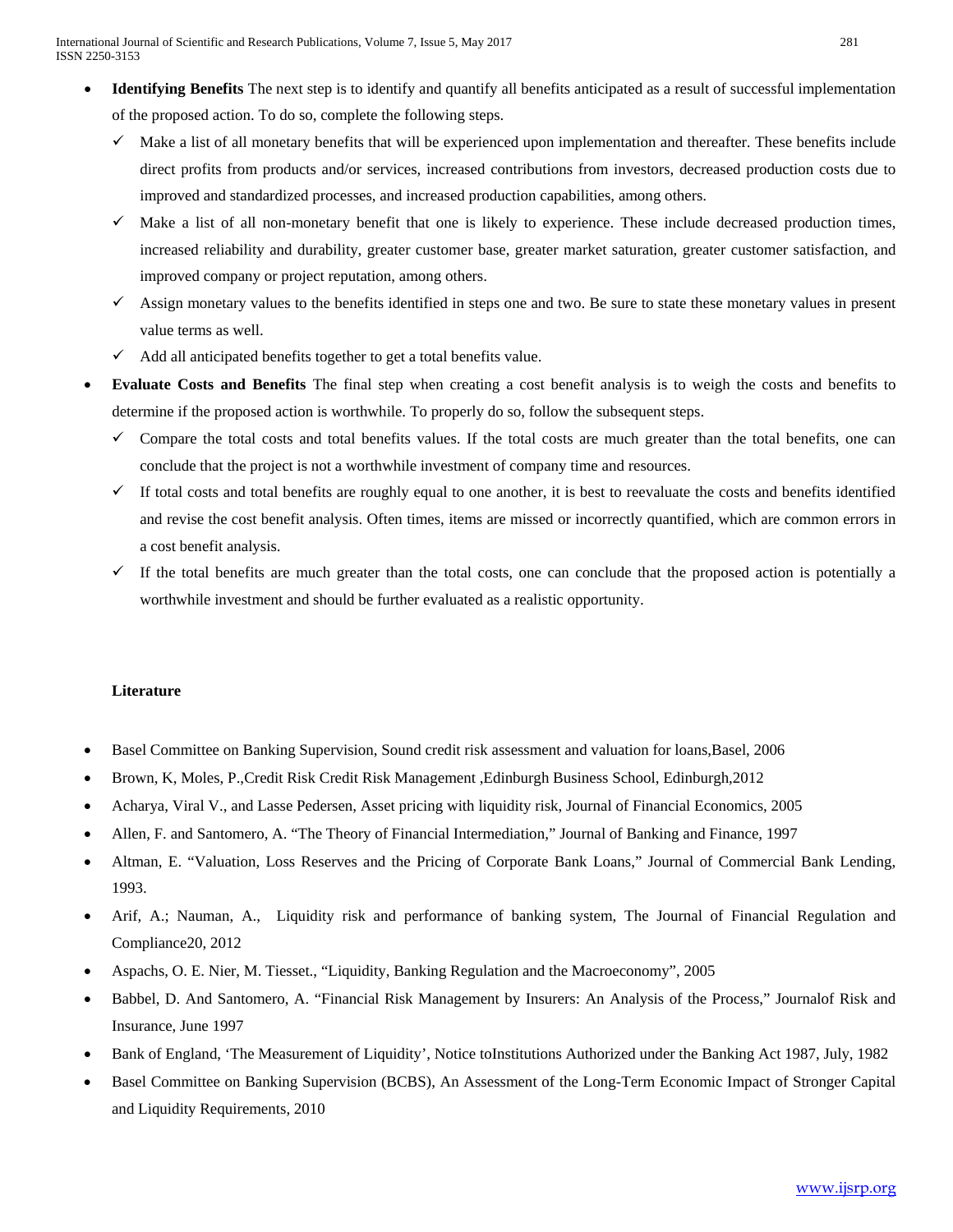- Basel Committee on Banking Supervision (BCBS), Basel III: A Global Regulatory Framework for More Resilient Banks and Banking Systems, Bank for International Settlements, Basel, 2010
- Basel Committee on Banking Supervision (BCBS), Results of the Comprehensive Quantitative Impact Study, Bank for International Settlements, Basel, 2010
- Basel Committee on Banking Supervision (BCBS), Revisions to the Basel II Market Risk Framework, Bank for International Settlements, Basel, 2009
- Basel Committee on Banking Supervision , 'Sound Practices for Managing Liquidity in Banking Organizations', February, Bank for International Settlements, Basel, 2000
- Basel Committee on Banking Supervision , 'Sound Practices for Managing Liquidity in Banking Organizations', February, Bank for International Settlements, Basel, 2000
- Berger, A. and Udell, G., "Securitization, Risk, and the Liquidity Problem in Banking," Structural Change in Banking, M. Klausner and L. White, editors, Irwin Publishers, Illinois, 1993.
- Bessis, Joel: Risk Management in Banking. 2nd ed. Wiley, 2002.
- Bhattacharya, S. and A. Thakor, "Contemporary Banking Theory," Journal of Financial Intermediation, 1993. Economist, "A Survey of International Banking," April 10, 1993.
- Bol, Georg (et.al) Ed.: Credit risk: Measurement, Evaluation and Management. Physica, 2003
- Bryman, A. and Bell, E., Business Research Methods, Oxford University Press, Oxford UK, 2003
- Chapman.. C, Ward.. S, Project Risk Management: Processes, Techniques and Insights, John Wiley & Sons, 2007
- Cooper, D., Grey, S., Raymond, G., and Walker, P., Project Risk Management Guidelines: Managing Risk in Large Projects and Complex Procurements,Chichester: John Wiley & Sons, Ltd, 2005
- Cossin, Didier & Hugues Pirotte: Advanced Credit Risk Analysis: Financial Approaches and Mathematical Models to Assess, Price and Manage Credit Risk. Wiley, 2000
- Davis, E.P., "Market Liquidity Risk**",**paper for the SUERF conference, Dublin, 1994
- Diamond, D W and Dybvig, P H, 'Bank Runs, Deposit Insurance,and Liquidity', Journal of Political Economy, Vol. 91(3), June, 1983
- Diamond, D., Rajan, R., A theory of bank capital. Journal of Finance 55, 2000
- Diamond, Douglas W., and Philip H. Dybvig, Bank runs, deposit insurance, and liquidity, Journal of Political Economy, 1983
- Diamond, Douglas W., and Raghuram G. Rajan, Liquidity risk, liquidity creation, and financial fragility: a theory of banking, Journal of Political Economy, 2001
- Duffee, G.R., Zhou, C., Credit derivatives in banking: useful tools for managing risk? Journal of Monetary Economics, 2001
- Fallon,W., "Calculating Value-at-Risk," Working Paper 96-49, Wharton Financial Institutions Center, The Wharton School, University of Pennsylvania, 1996.
- Froot, K., D. Scharfstein, and J. Stein, "Risk Management: Coordinating Investment and Financing Policies,"Journal of Finance,1993
- Furash, E., "Organizing the Risk Management Process In Large Banks," Risk Management Planning Seminar,Federal Financial Institutions Examination Council, Washington, D.C., 1994
- Gaeta, Gordian: The Certainty of Credit Risk: Its Measurement and Management. Wiley, 2002
- Glantz, Morton: Managing Bank Risk: An Introduction to Broad-base Credit Engineering. Academic Press, 2003
- Gundlach, Matthias & Frank Lehrbass: CreditRisk+ in the Banking Industry. Springer, Berlin.2004